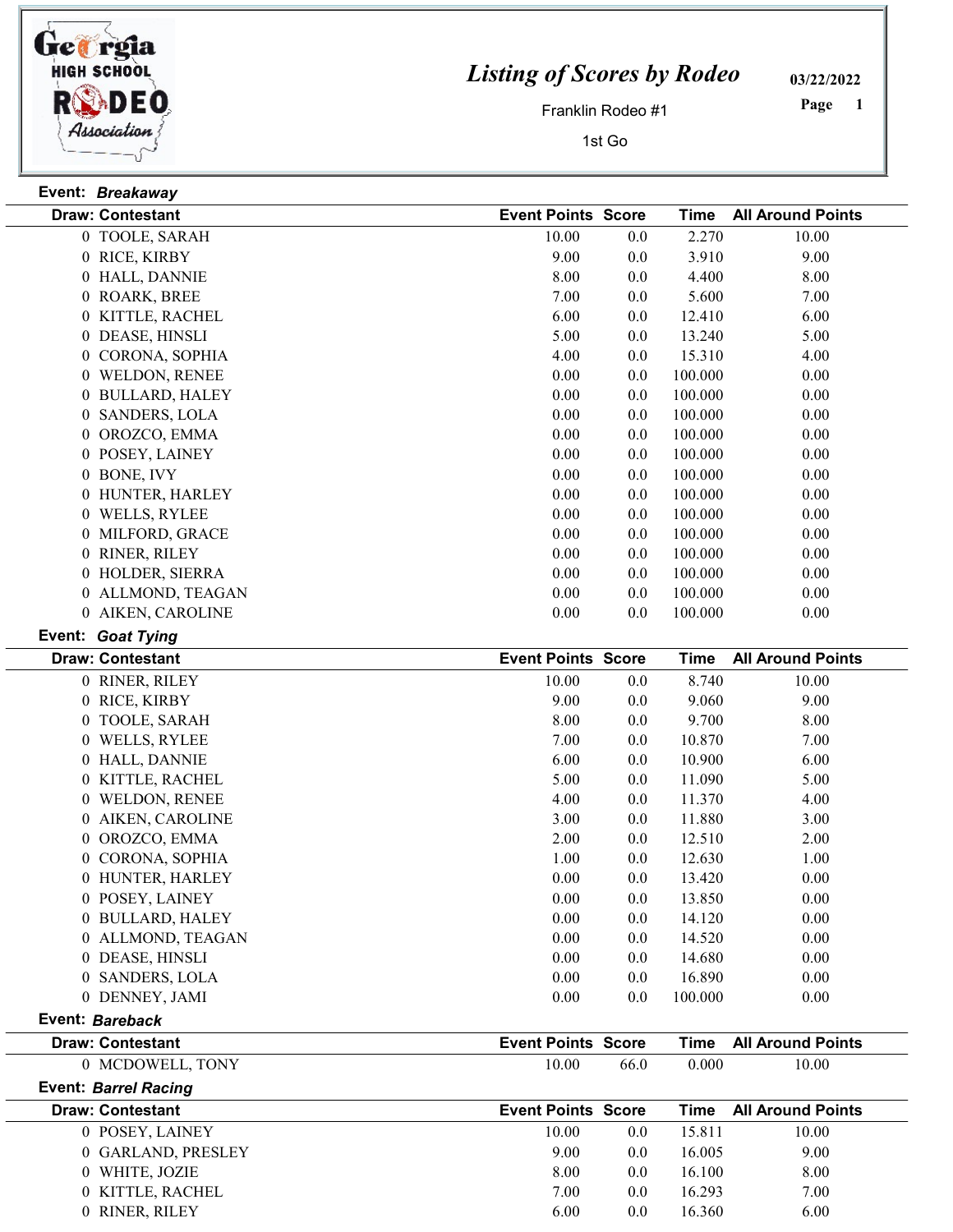| <b>HIGH SCHOOL</b><br>DEO                     | <b>Listing of Scores by Rodeo</b> | 03/22/2022<br>Page<br>$\overline{2}$ |            |                      |                                   |
|-----------------------------------------------|-----------------------------------|--------------------------------------|------------|----------------------|-----------------------------------|
| Association                                   | Franklin Rodeo #1                 |                                      |            |                      |                                   |
|                                               |                                   |                                      |            |                      |                                   |
| 0 FURR, HANNAH                                |                                   | 5.00                                 | 0.0        | 16.456               | 5.00                              |
| 0 CORONA, SOPHIA                              |                                   | 4.00                                 | 0.0        | 16.492               | 4.00                              |
| 0 ALLMOND, TEAGAN                             |                                   | 3.00                                 | 0.0        | 16.587               | 3.00                              |
| 0 HALL, DANNIE                                |                                   | 2.00                                 | 0.0        | 16.588               | 2.00                              |
| 0 SIMPSON, ANSLEY                             |                                   | 1.00                                 | 0.0        | 16.709               | 1.00                              |
| 0 HUFSTETLER, NICOLE                          |                                   | 0.00                                 | 0.0        | 16.715               | 0.00                              |
| 0 WELLS, RYLEE                                |                                   | 0.00                                 | 0.0        | 16.902               | 0.00                              |
| 0 BUTLER, ELLIE                               |                                   | 0.00                                 | 0.0        | 17.082               | 0.00                              |
| 0 STANTON, BAYLEE                             |                                   | 0.00                                 | 0.0        | 17.171               | 0.00                              |
| 0 HUNTER, HARLEY                              |                                   | 0.00                                 | 0.0        | 17.371               | 0.00                              |
| 0 DENNEY, JAMI                                |                                   | 0.00                                 | 0.0        | 17.494               | 0.00                              |
| 0 BONE, IVY                                   |                                   | 0.00                                 | 0.0        | 17.612               | 0.00                              |
| 0 DAY, LEALYN                                 |                                   | 0.00                                 | 0.0        | 17.613               | 0.00                              |
| 0 RICE, KIRBY                                 |                                   | 0.00                                 | 0.0        | 17.652               | 0.00                              |
| 0 BURNETT, TORI<br>0 HOPEAU, LEILA            |                                   | 0.00<br>0.00                         | 0.0        | 18.237<br>18.507     | 0.00<br>0.00                      |
| 0 BROOKS, JENNA                               |                                   | 0.00                                 | 0.0<br>0.0 | 18.615               | 0.00                              |
| 0 DEASE, HINSLI                               |                                   | 0.00                                 | 0.0        | 18.646               | 0.00                              |
| 0 AIKEN, CAROLINE                             |                                   | 0.00                                 | 0.0        | 18.897               | 0.00                              |
| 0 HAYES, LILLI                                |                                   | 0.00                                 | 0.0        | 20.727               | 0.00                              |
| 0 PFIEL, THERESA                              |                                   | 0.00                                 | 0.0        | 21.921               | 0.00                              |
| 0 BULLARD, HALEY                              |                                   | 0.00                                 | 0.0        | 22.657               | 0.00                              |
| 0 ROARK, BREE                                 |                                   | 0.00                                 | 0.0        | 22.829               | 0.00                              |
| 0 TRIBBLE, MAGGIE                             | (N/M)                             | 0.00                                 | 0.0        | 24.903               | 0.00                              |
| 0 HOLDER, SIERRA                              |                                   | 0.00                                 | 0.0        | 36.559               | 0.00                              |
| 0 CHADWICK, KIRSTIN                           |                                   | 0.00                                 | 0.0        | 100.000              | 0.00                              |
| 0 WELLS, SHELBY                               |                                   | 0.00                                 | 0.0        | 100.000              | 0.00                              |
| 0 GOWER, SAVANNAH                             |                                   | 0.00                                 | 0.0        | 100.000              | 0.00                              |
| 0 SHIRLEY, ROZALYNN                           |                                   | 0.00                                 | 0.0        | 100.000              | 0.00                              |
| <b>Event: Bull Riding</b>                     |                                   |                                      |            |                      |                                   |
| <b>Draw: Contestant</b><br>0 SULLIVAN, CARTER |                                   | <b>Event Points Score</b><br>10.00   | 69.0       | <b>Time</b><br>0.000 | <b>All Around Points</b><br>10.00 |
| 0 BARNETTE, JACKSON                           |                                   | 0.00                                 | 0.0        | 0.000                | 0.00                              |
| 0 ALLISTON, LEVI                              |                                   | 0.00                                 | 0.0        | 0.000                | 0.00                              |
| 0 CARNES, LANDEN                              |                                   | 0.00                                 | 0.0        | 0.000                | 0.00                              |
| 0 ANTONIO RIZZO, MARCO                        |                                   | 0.00                                 | 0.0        | 0.000                | 0.00                              |
| 0 SPENCE, LOGAN                               |                                   | 0.00                                 | 0.0        | 0.000                | 0.00                              |
| <b>Event: Calf Roping</b>                     |                                   |                                      |            |                      |                                   |
| <b>Draw: Contestant</b>                       |                                   | <b>Event Points Score</b>            |            | <b>Time</b>          | <b>All Around Points</b>          |
| 0 BURGESS, HANK                               |                                   | 10.00                                | 0.0        | 10.310               | 10.00                             |
| 0 MILLER, TREVOR                              |                                   | 9.00                                 | 0.0        | 13.400               | 9.00                              |
| 0 ORR, TEIGAN                                 |                                   | 8.00                                 | 0.0        | 15.630               | 8.00                              |
| 0 GOBLE, CASH                                 |                                   | 7.00                                 | 0.0        | 17.660               | 7.00                              |
| 0 SAPP, JHETT                                 |                                   | 6.00                                 | 0.0        | 22.040               | 6.00                              |
| 0 GRAY, NATHAN                                |                                   | 5.00                                 | 0.0        | 26.630               | 5.00                              |
| 0 CAGLE, CHRISTIAN                            |                                   | 4.00                                 | 0.0        | 29.340               | 4.00                              |
| 0 BUCHANAN, GAVIN<br>0 SAMPLES, ELI           |                                   | 3.00<br>0.00                         | 0.0<br>0.0 | 31.620<br>100.000    | 3.00<br>0.00                      |
| 0 TOWNSEND, ZACHARY                           |                                   | 0.00                                 | 0.0        | 100.000              | 0.00                              |
| 0 GREEN, RILEY                                |                                   | 0.00                                 | 0.0        | 100.000              | 0.00                              |
| 0 PAYTON, GUNTER                              |                                   | 0.00                                 | 0.0        | 100.000              | 0.00                              |
|                                               |                                   |                                      |            |                      |                                   |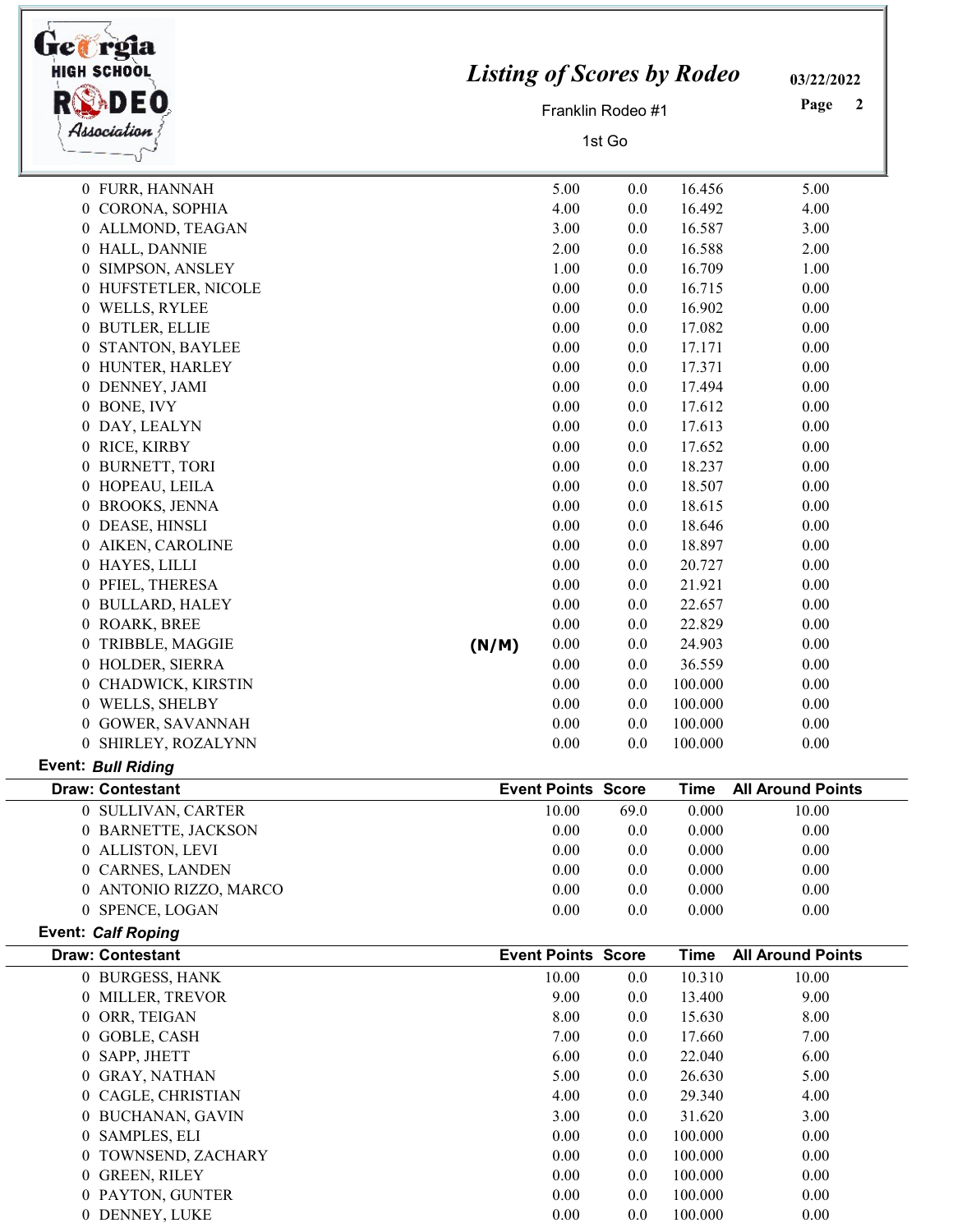| Ge@rgia<br><b>HIGH SCHOOL</b><br>Association | <b>Listing of Scores by Rodeo</b> | 03/22/2022<br>Page<br>3   |     |             |                          |
|----------------------------------------------|-----------------------------------|---------------------------|-----|-------------|--------------------------|
| 0 HARPER, ADISON                             |                                   | 0.00                      | 0.0 | 100.000     | 0.00                     |
| 0 SAPP, BALEY                                |                                   | 0.00                      | 0.0 | 100.000     | 0.00                     |
| 0 THOMAS, LOGAN                              |                                   | 0.00                      | 0.0 | 100.000     | 0.00                     |
| 0 WEST, BEAU                                 |                                   | 0.00                      | 0.0 | 100.000     | 0.00                     |
| 0 HOBSON, CHARLIE                            |                                   | 0.00                      | 0.0 | 100.000     | 0.00                     |
| 0 OROZCO, KOLTON                             |                                   | 0.00                      | 0.0 | 100.000     | 0.00                     |
| 0 MOXLEY, LUKE                               |                                   | 0.00                      | 0.0 | 100.000     | 0.00                     |
| 0 MILFORD, GARRETT                           |                                   | 0.00                      | 0.0 | 100.000     | 0.00                     |
| Event: Poles                                 |                                   |                           |     |             |                          |
| <b>Draw: Contestant</b>                      |                                   | <b>Event Points Score</b> |     | <b>Time</b> | <b>All Around Points</b> |
| 0 POSEY, LAINEY                              |                                   | 10.00                     | 0.0 | 21.115      | 10.00                    |
| 0 BUTLER, ELLIE                              |                                   | 9.00                      | 0.0 | 21.353      | 9.00                     |
| 0 KITTLE, RACHEL                             |                                   | 8.00                      | 0.0 | 21.548      | 8.00                     |
| 0 HALL, DANNIE                               |                                   | 7.00                      | 0.0 | 22.034      | 7.00                     |
| 0 BONE, IVY                                  |                                   | 6.00                      | 0.0 | 22.063      | 6.00                     |
| 0 RINER, RILEY                               |                                   | 5.00                      | 0.0 | 22.129      | 5.00                     |
| SIMPSON, ANSLEY<br>$\theta$                  |                                   | 4.00                      | 0.0 | 22.850      | 4.00                     |
| 0 PFIEL, THERESA                             |                                   | 3.00                      | 0.0 | 23.020      | 3.00                     |
| 0 DEASE, HINSLI                              |                                   | 2.00                      | 0.0 | 23.046      | 2.00                     |
| 0 DENNEY, JAMI                               |                                   | 1.00                      | 0.0 | 23.144      | 1.00                     |
| 0 DAY, LEALYN                                |                                   | 0.00                      | 0.0 | 23.297      | 0.00                     |
| 0 AIKEN, CAROLINE                            |                                   | 0.00                      | 0.0 | 25.190      | 0.00                     |
| 0 BROOKS, JENNA                              |                                   | 0.00                      | 0.0 | 25.679      | 0.00                     |
| 0 RICE, KIRBY                                |                                   | 0.00                      | 0.0 | 26.567      | 0.00                     |
| <b>GOWER, SAVANNAH</b><br>$^{(1)}$           |                                   | 0.00                      | 0.0 | 27.390      | 0.00                     |
| 0 TRIBBLE, MAGGIE                            | (N/M)                             | 0.00                      | 0.0 | 27.891      | 0.00                     |
| 0 WELLS, RYLEE                               |                                   | 0.00                      | 0.0 | 28.161      | 0.00                     |
| 0 CORONA, SOPHIA                             |                                   | 0.00                      | 0.0 | 29.923      | 0.00                     |
| 0 HUFSTETLER, NICOLE                         |                                   | 0.00                      | 0.0 | 33.302      | 0.00                     |
| 0 STANTON, BAYLEE                            |                                   | 0.00                      | 0.0 | 36.930      | 0.00                     |
| 0 BULLARD, HALEY                             |                                   | 0.00                      | 0.0 | 38.510      | 0.00                     |
| 0 BURNETT, TORI                              |                                   | 0.00                      | 0.0 | 39.712      | 0.00                     |
| 0 CHADWICK, KIRSTIN                          |                                   | 0.00                      | 0.0 | 100.000     | 0.00                     |
| 0 ALLMOND, TEAGAN                            |                                   | 0.00                      | 0.0 | 100.000     | 0.00                     |
| 0 HOPEAU, LEILA                              |                                   | 0.00                      | 0.0 | 100.000     | 0.00                     |
| 0 SHIRLEY, ROZALYNN                          |                                   | 0.00                      | 0.0 | 100.000     | 0.00                     |
| 0 WELLS, SHELBY                              |                                   | 0.00                      | 0.0 | 100.000     | 0.00                     |
| <b>Event: Steer Wrestling</b>                |                                   |                           |     |             |                          |
| <b>Draw: Contestant</b>                      |                                   | <b>Event Points Score</b> |     | <b>Time</b> | <b>All Around Points</b> |
| 0 TOWNSEND, ZACHARY                          |                                   | 10.00                     | 0.0 | 7.820       | 10.00                    |
| 0 ORR, TEIGAN                                |                                   | 0.00                      | 0.0 | 100.000     | 0.00                     |
| 0 CAGLE, CHRISTIAN                           |                                   | 0.00                      | 0.0 | 100.000     | 0.00                     |
| 0 BURGESS, HANK                              |                                   | 0.00                      | 0.0 | 100.000     | 0.00                     |
| Event: Team Roping                           |                                   |                           |     |             |                          |
| <b>Draw: Contestant</b>                      |                                   | <b>Event Points Score</b> |     | <b>Time</b> | <b>All Around Points</b> |
| 0 ORR, TEIGAN (1)                            |                                   | 10.00                     | 0.0 | 6.960       | 10.00                    |
| 0 MILLER, TREVOR (2)                         |                                   | 10.00                     | 0.0 | 6.960       | 10.00                    |
| OROZCO, EMMA (1)<br>0                        |                                   | 9.00                      | 0.0 | 9.310       | 9.00                     |
| 0 TOWNSEND, ZACHARY (2)                      |                                   | 9.00                      | 0.0 | 9.310       | 9.00                     |
| 0 GRAY, NATHAN (1)                           |                                   | 8.00                      | 0.0 | 12.480      | 8.00                     |
| $0$ WEST, BEAU $(2)$                         |                                   | 8.00                      | 0.0 | 12.480      | 8.00                     |